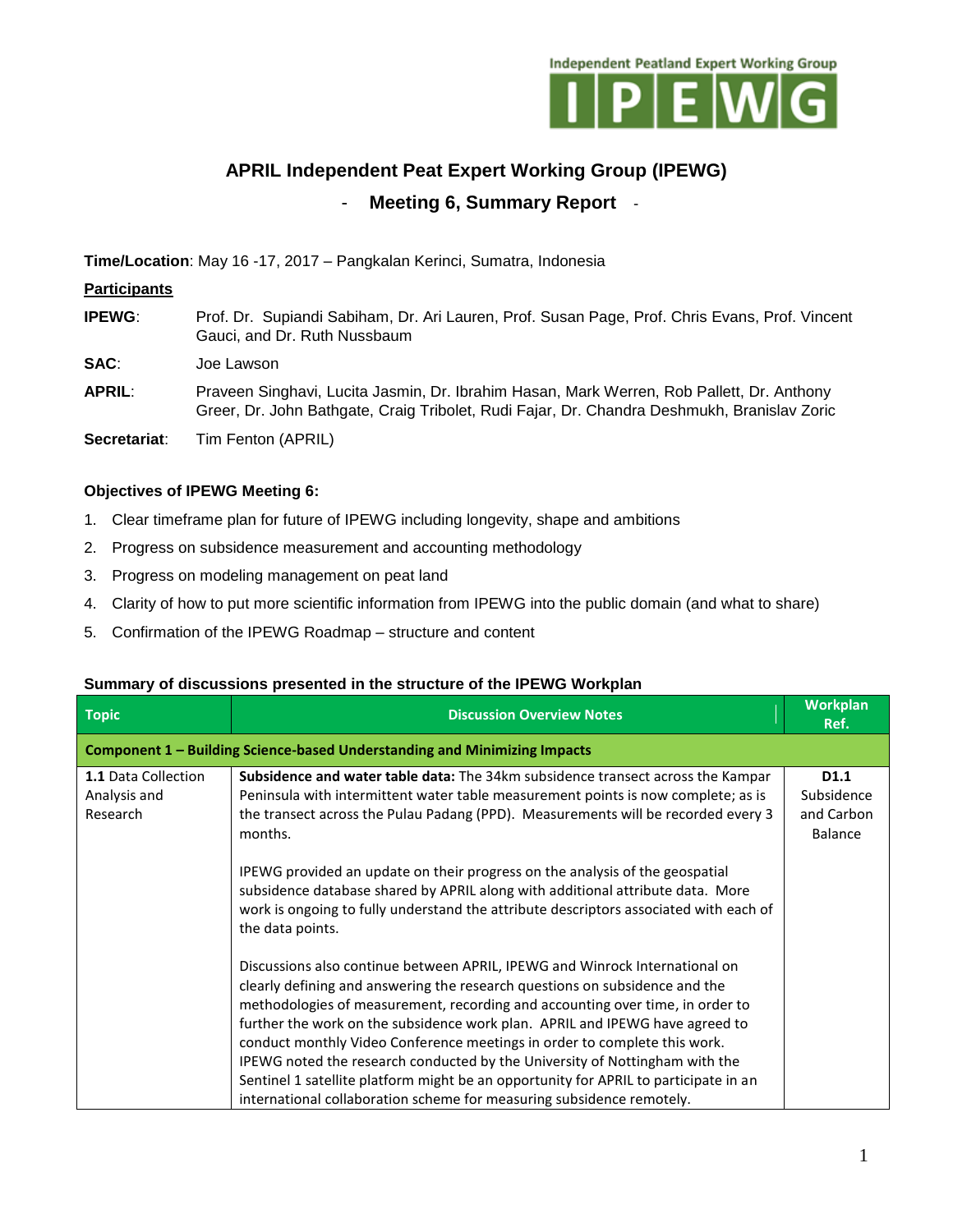**Independent Peatland Expert Working Group** 



| <b>Topic</b>                                    | <b>Discussion Overview Notes</b>                                                                                                                                                                                                                                                                                                                                                                                                                                                                                                                                                                                                                                                                                                                                                                                                                                                                                                 | Workplan<br>Ref.                                                   |
|-------------------------------------------------|----------------------------------------------------------------------------------------------------------------------------------------------------------------------------------------------------------------------------------------------------------------------------------------------------------------------------------------------------------------------------------------------------------------------------------------------------------------------------------------------------------------------------------------------------------------------------------------------------------------------------------------------------------------------------------------------------------------------------------------------------------------------------------------------------------------------------------------------------------------------------------------------------------------------------------|--------------------------------------------------------------------|
| 1.1 Data Collection<br>Analysis and<br>Research | GHG flux data: Construction work on Green House Gas (GHG) Tower #1 in the<br>Natural Forest site is forecast to be completed by month end May. This will result in<br>the collection of Eddy Flux data being captured from all 3 landscape types - natural<br>forest, plantation and mixed starting in June 2017.                                                                                                                                                                                                                                                                                                                                                                                                                                                                                                                                                                                                                | D1.3<br>Support for<br><b>Eddy Flux</b><br><b>Towers</b>           |
| 1.1 Data Collection<br>Analysis and<br>Research | Data on impacts of water table depth: The Water Table Manipulation field trial plan<br>was reviewed:<br>Trial 1 - the Oxidation Mitigation trial plan (through water table manipulation) was<br>reviewed as the 3 candidate compartments have now been selected - harvest dates<br>are July and November, 2017. Discussions noted the importance to establish<br>baseline measurements prior to the harvest - current/past water table depths, peat<br>type, peat bulk density - and to ensure total biomass from harvested volumes and<br>site waste & residue materials following harvest were captured. And to take<br>account of small scale heterogeneity when selecting experimental plots.<br>Action for Work Plan: List of site variables to be measured pre and post harvest to<br>be circulated across APRIL and IPEWG for confirmation.<br>Trial 2 - peat compaction data trends were reported on and discussed. Data | D <sub>2</sub> .2<br>Water Table<br>Management<br>and<br>Hydrology |
|                                                 | collection will continue despite sites already reaching canopy closure.<br>Action for Work Plan: APRIL and IPEWG to review the carbon loss analysis during<br>Year 1 of the treatment.                                                                                                                                                                                                                                                                                                                                                                                                                                                                                                                                                                                                                                                                                                                                           |                                                                    |
| 1.1 Data Collection<br>Analysis and<br>Research | Species trials: R&D presented its 2017 / 2018 initial plans as a result of IPEWG's<br>request to expand its research on wetter peat tree species. APRIL has identified 5<br>natural forest species in previous test trials as reasonably successful in wetter peat -<br>tested in wet peat conditions and seasonally flooded areas:<br>1. Shorea balangeran<br>2. Shorea selanica<br>3. Cratoxylum sp<br>4. Camnosperman sp<br>5. Melaleuca sp                                                                                                                                                                                                                                                                                                                                                                                                                                                                                   | D3.<br>Growing<br>Trees on<br><b>Wetter Peat</b>                   |
|                                                 | APRIL has already planted more than 4,000ha of the genus Melaleuca commercially<br>in its wetter areas and already has some good data on growth and yield for some<br>areas up to 10 years.                                                                                                                                                                                                                                                                                                                                                                                                                                                                                                                                                                                                                                                                                                                                      |                                                                    |
|                                                 | APRIL is in the process of locating seed sources for the above species; establishing<br>new roles within R&D for the expansion of this program; and planning trial<br>timeframes.                                                                                                                                                                                                                                                                                                                                                                                                                                                                                                                                                                                                                                                                                                                                                |                                                                    |
|                                                 | IPEWG requests full traceability of seed sources through nursery to plantation; and<br>to collect data on trials for water tables less than 40cm.                                                                                                                                                                                                                                                                                                                                                                                                                                                                                                                                                                                                                                                                                                                                                                                |                                                                    |
|                                                 | Action for Work Plan: A more detailed work plan to be developed, to describe the<br>scale and resource requirement for APRIL's business to be successful on wetter peat<br>- to be reviewed at the September, 2017 meeting.                                                                                                                                                                                                                                                                                                                                                                                                                                                                                                                                                                                                                                                                                                      |                                                                    |
|                                                 | Recommendation: For R&D to explore ways to collaborate with MOEF and BRG on<br>their planned species trials with a network of Indonesian universities, that BRG<br>informed IPEWG about during their March meeting.                                                                                                                                                                                                                                                                                                                                                                                                                                                                                                                                                                                                                                                                                                              |                                                                    |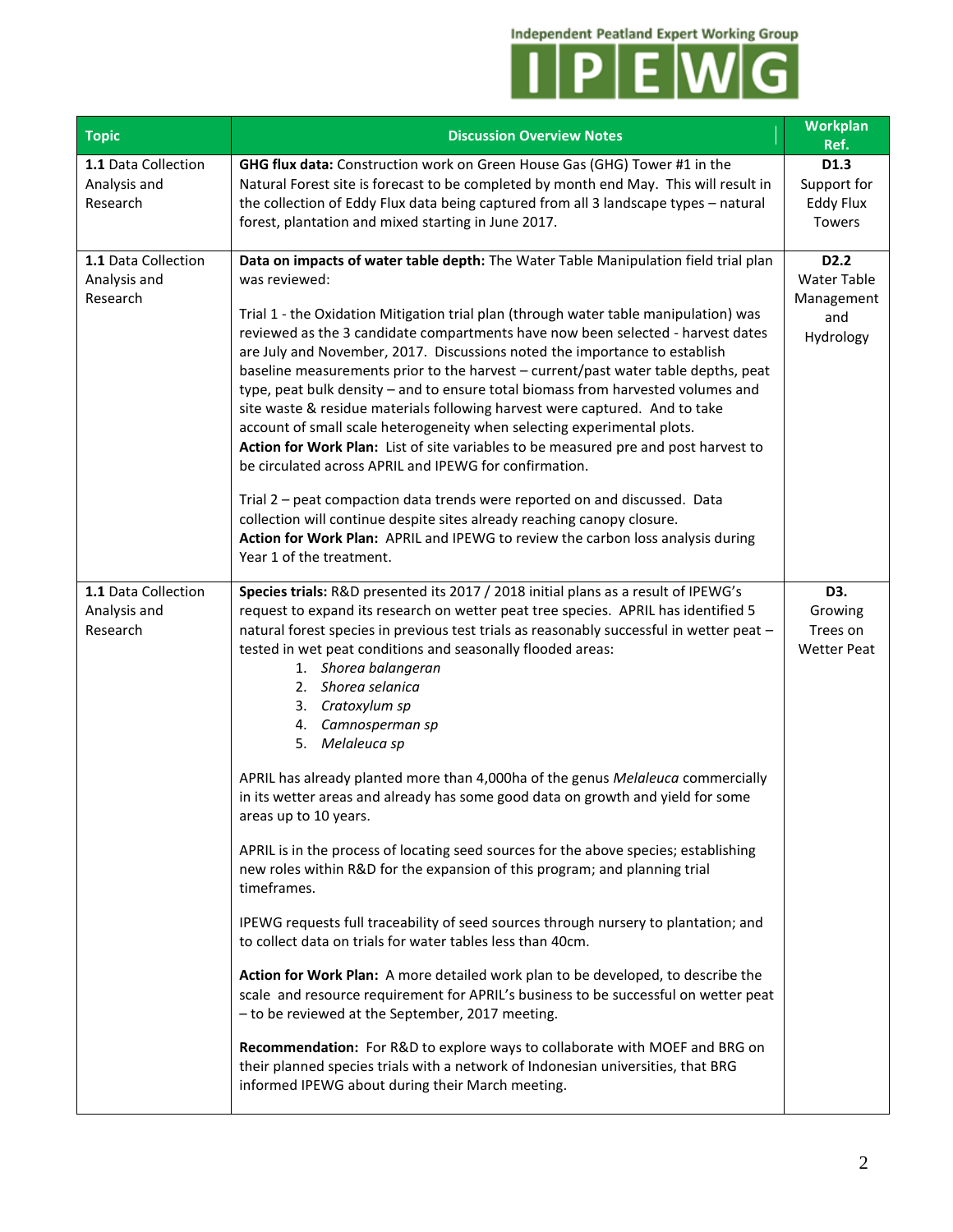

| <b>Topic</b>                                    | <b>Discussion Overview Notes</b>                                                                                                                                                                                                                                                                                                                                                                                                                                                    | Workplan<br>Ref.                                           |
|-------------------------------------------------|-------------------------------------------------------------------------------------------------------------------------------------------------------------------------------------------------------------------------------------------------------------------------------------------------------------------------------------------------------------------------------------------------------------------------------------------------------------------------------------|------------------------------------------------------------|
| 1.1 Data Collection<br>Analysis and<br>Research | Natural forests: The development of the Conservation Forest Management plan is<br>proceeding well, with a proposed framework to move forward - identifying the<br>values of the Conservation Forests, including the current status of High Conservation<br>Values (HCV) in those forested areas that have been previously assessed; and the<br>direct and indirect threats to Conservation Forests (outside of RER); and Permanent<br>Sample Plot (PSP) data analysis requirements. | D6.<br>Natural<br>Forest<br>Condition<br>and<br>Management |
|                                                 | IPEWG Feedback included:<br>1. Analysis of PSP data trends - structurally; spatially and temporal; species and<br>Diameter at Breast Height (Dbh)<br>2. Direct Threats, in addition to those already identified, should include water<br>stress (unintentional drainage) and change in micro-climate due to adjacent<br>plantation establishment<br>3. Values analysis approach - recognition of some areas as more important than<br>others due to identified values.              |                                                            |
|                                                 | All agreed to:<br>1. Start the work using the available information rather than re-surveying<br>2. IPEWG will help connect APRIL with tools such as ZSLSPOTT<br>3. Integrate this workstream with work carried out by The Nature Conservancy,<br>and existing HCV and High Carbon Stock (HCS) assessments                                                                                                                                                                           |                                                            |
| 1.2 Resource<br>Mapping                         | An update on the analysis of the LiDAR data collected from PPD in January 2017 was<br>provided. There are 4 projects being worked on by APRIL to answer the question -<br>"What is the value of LiDAR surveys compared to alternative, lower cost<br>methodologies?"                                                                                                                                                                                                                | 1.2.1<br>LiDAR Data<br>Collection<br>and Analysis          |
|                                                 | Land cover area calculation<br>1.<br>Digital Terrain Model (DTM)<br>2.<br>Comparison of LIDAR topography Vs ground survey topography<br>3.<br>Demonstration area for DTM, Digital Surface Model, and Canopy Height Model<br>4.                                                                                                                                                                                                                                                      |                                                            |
|                                                 | Excellent progress is already being made with some very useful early results, and<br>more analysis ongoing. It is clear that LiDAR has some significant strengths and will<br>be very useful in better understanding the resource. It also seems likely that it will<br>be possible to use combinations of data to reduce costs while still getting equivalent<br>outcomes. IPEWG requested ongoing updates of progress with both analysis and<br>investigation of combining data.  |                                                            |
|                                                 | <b>Recommendations:</b><br>APRIL to review the Sentinel 2 satellite platform and compare value to MODIS<br>1.<br>2.<br>APRIL to update the Data Acquisition strategy to incorporate the findings and<br>knowledge gained from the PPD data set collection.<br>APRIL to discuss with the IPEWG the timeline for ongoing data acquisition and<br>3.<br>analysis and communicate any changes to its stakeholders                                                                       |                                                            |
| 1.4<br><b>Clear Communication</b>               | The discussion with APRIL senior management on the Roadmap was most<br>productive, clarifying both the Roadmap and the Workplan Overview. The IPEWG,<br>with inputs from the Stakeholder Advisory Committee (SAC), is now in a position to<br>complete the draft documents in the next few weeks for final review, prior to<br>making them public on APRIL's website, DIALOG.<br>The Roadmap and Workplan set out IPEWG's role in supporting APRIL with the                         | 1.4.1<br>Peatland<br>Roadmap                               |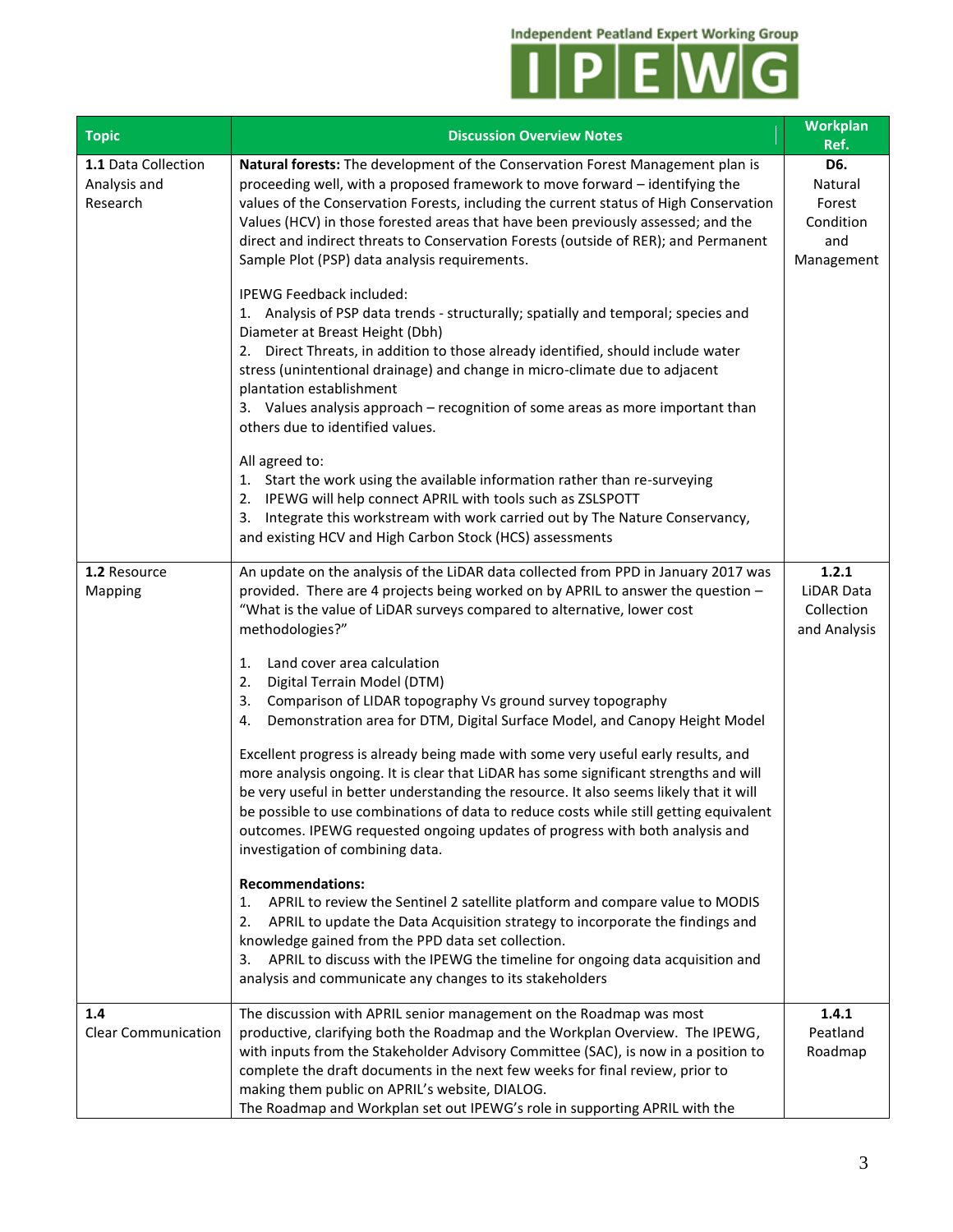

| <b>Topic</b>                                  | <b>Discussion Overview Notes</b>                                                                                                                                                                                                                                                                                                                                                                                                                                                                                                                                                                                                                                                                                                                                                                                                                                                                                                                                                                                                                                                                                                                                                                                                                                                                                                                                                                                                                                                                                                                                 | Workplan<br>Ref.                                                                            |
|-----------------------------------------------|------------------------------------------------------------------------------------------------------------------------------------------------------------------------------------------------------------------------------------------------------------------------------------------------------------------------------------------------------------------------------------------------------------------------------------------------------------------------------------------------------------------------------------------------------------------------------------------------------------------------------------------------------------------------------------------------------------------------------------------------------------------------------------------------------------------------------------------------------------------------------------------------------------------------------------------------------------------------------------------------------------------------------------------------------------------------------------------------------------------------------------------------------------------------------------------------------------------------------------------------------------------------------------------------------------------------------------------------------------------------------------------------------------------------------------------------------------------------------------------------------------------------------------------------------------------|---------------------------------------------------------------------------------------------|
|                                               | development and deployment of best management practices for peatland both<br>currently and in the future. Both IPEWG and APRIL recognize that it is crucial that<br>APRIL fully supports the IPEWG Roadmap and Workplan since they form a part of<br>APRIL's overall strategy and implementation plan for its operating areas and<br>surrounding landscape, so are integral to APRIL's own activities.                                                                                                                                                                                                                                                                                                                                                                                                                                                                                                                                                                                                                                                                                                                                                                                                                                                                                                                                                                                                                                                                                                                                                           |                                                                                             |
|                                               | Action for Workplan: It was also agreed by IPEWG and APRIL that, in addition to the<br>longer-term publication of scientific papers which is already being planned, it would<br>be helpful for IPEWG to produce more regular updates and briefings setting out<br>progress being made with key issues.                                                                                                                                                                                                                                                                                                                                                                                                                                                                                                                                                                                                                                                                                                                                                                                                                                                                                                                                                                                                                                                                                                                                                                                                                                                           |                                                                                             |
| 1.4<br><b>Clear Communication</b>             | APRIL welcomes IPEWG's proposal to capture "updates" of APRIL programs and to<br>create science-based Briefing Papers to better inform stakeholders and the general<br>public of the ongoing research and innovation for peatland management in the<br>province of Riau, Sumatra, Indonesia.                                                                                                                                                                                                                                                                                                                                                                                                                                                                                                                                                                                                                                                                                                                                                                                                                                                                                                                                                                                                                                                                                                                                                                                                                                                                     | 1.4.1<br>Peatland<br><b>Briefing</b><br>Papers                                              |
|                                               | <b>Component 2 - Responsible Peatland Operations</b>                                                                                                                                                                                                                                                                                                                                                                                                                                                                                                                                                                                                                                                                                                                                                                                                                                                                                                                                                                                                                                                                                                                                                                                                                                                                                                                                                                                                                                                                                                             |                                                                                             |
| 2.2<br>Modeling plantations<br>and landscapes | Very significant progress has been made with the 2D and 3D water table (WT)<br>models. Discussion focused on the question: "What are the implications of<br>maintaining a 40cm WT depth?" Comparisons of water levels in canals - 50 cm vs<br>90cm - were simulated using local environmental precipitation records for a one<br>year period. Simulation results compared WT <40cm and >40cm over the period of<br>12 months.<br>Ensuing discussions included the potential effect of nutrient supply availability and<br>tree mortality with higher WTs; and the need for field trials to verify the model. At<br>this time, the model helps illustrate the challenge of water table management on<br>peat land, and can be used to help inform discussions on precipitation response; and<br>also allows identification of possible mechanisms for how water table control affects<br>tree growth.<br>Work Plan Action: Form a sub-group composed of IPEWG and APRIL to lead further<br>work on this model with scheduled monthly Video Conference meetings. This is to<br>include testing the model on real plantation data and revising based on results, in<br>addition to continued documentation in preparation for publication, for credibility.<br>The Capacity Building contract with the DHI Singapore is in progress and should be<br>executed in June 2017. This will initiate a series of training programs for APRIL<br>technical staff to increase their knowledge and skills for drainability and flood risk<br>assessment using MIKE software. | 2.2.1<br>Simulation<br>Modeling<br>2.2.2<br>Drainability<br>and Flood<br>Risk<br>Assessment |
|                                               | <b>Component 3 - Developing a Vision for Managing Peatland Landscapes</b>                                                                                                                                                                                                                                                                                                                                                                                                                                                                                                                                                                                                                                                                                                                                                                                                                                                                                                                                                                                                                                                                                                                                                                                                                                                                                                                                                                                                                                                                                        |                                                                                             |